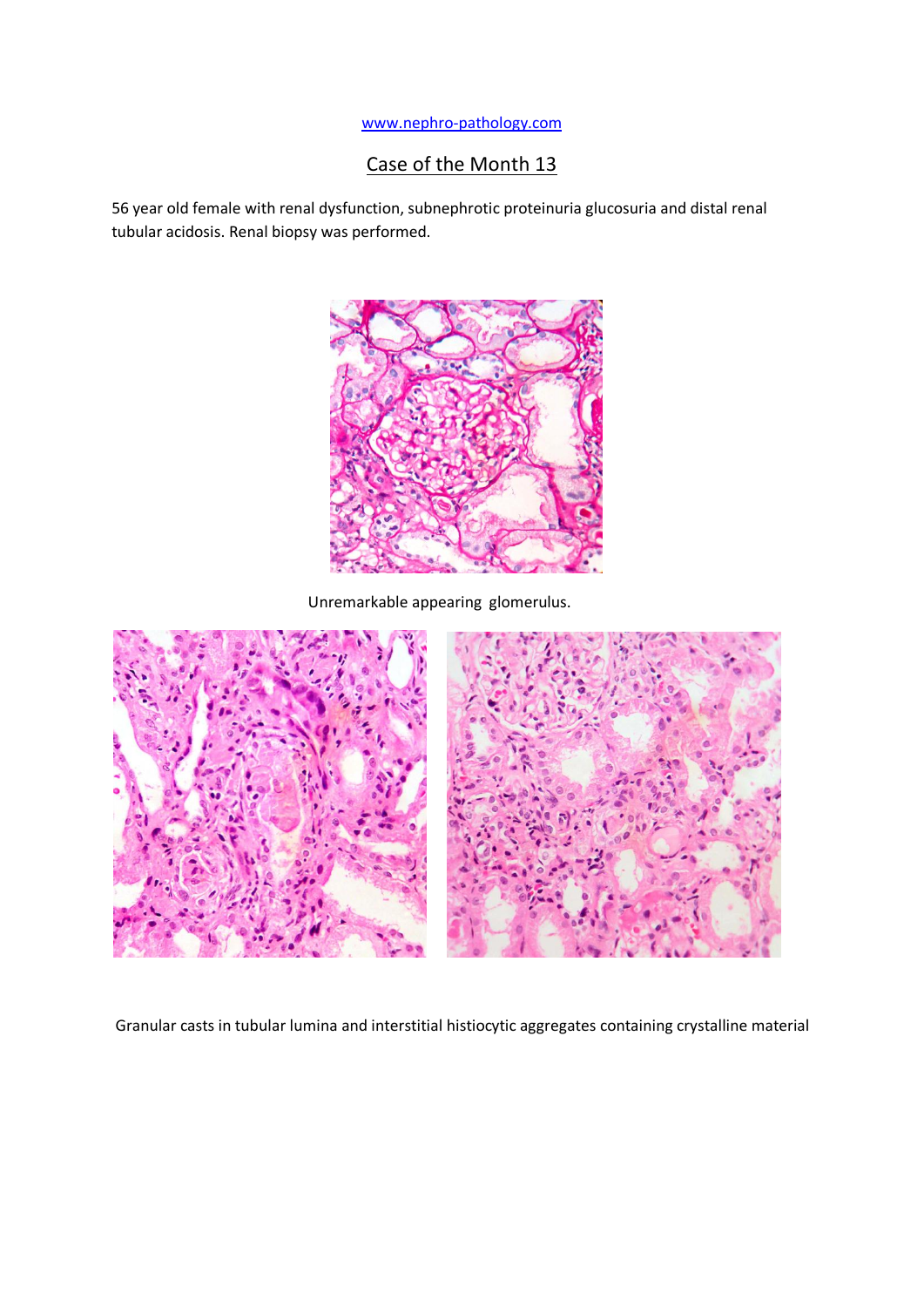

Tubular cytoplasmic crystalline inclusions (rhomboid shaped crystal in first left panel photomicrograph) and histiocytic aggregates with cytoplasmic material what is PAS negative (b), silver negative (c) and intensely fuchsinophilic with Masson's Trichrome stain (d-f).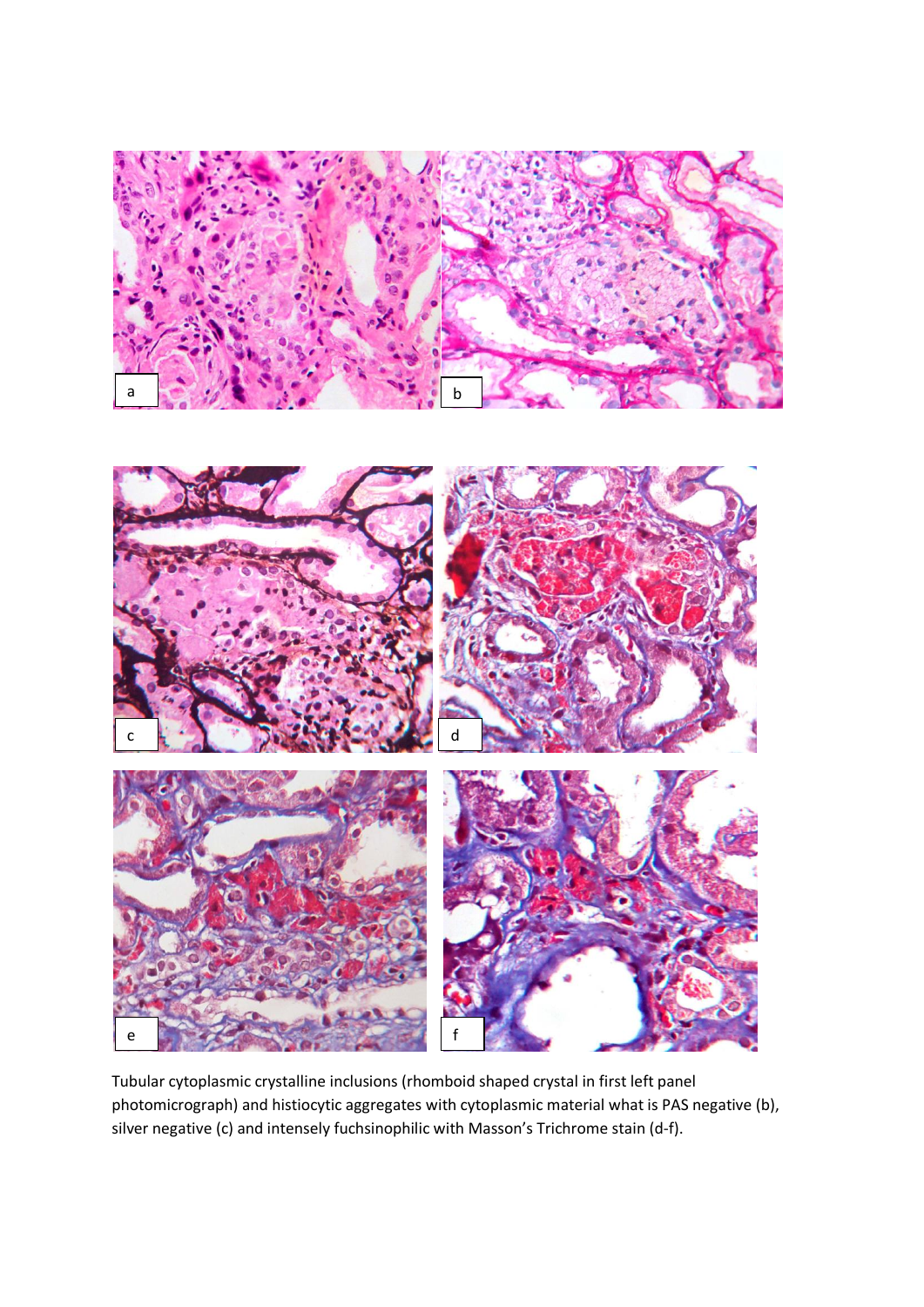No tissue could be sampled for DIF and EM examination. On basis of morphological findings, evaluation for plasma cell dyscrasia/ hematologic monoclonal proliferations was advised which revealed and IgG lambda type monoclonal paraprotein in serum & urine immunoelectrophoresis, raised concentration of serum lambda light chains and bone marrow plasmacytosis of 35%.

**FINAL DIAGNOSIS:** Renal Crystal storing histiocytosis associated with a systemic (multiple) myeloma (IgG lambda)

## **DISCUSSION:**

Crystal-storing histiocytosis (CSH), a rare condition in which crystalline material accumulates in the cytoplasm of histiocytes, is typically associated with disorders that express monoclonal immunoglobulins, such as multiple myeloma (MM), lymphoplasmacytic lymphoma (LPL), and monoclonal gammopathy of undetermined significance (MGUS).

In a review by Dogan et. al about 80 cases of CSH occurring in various organs were reviewed from the available literature, among these only five were reported primarily in the kidney.

The exact mechanism for crystal formation in CSH is not well understood and may involve multiple factors, including overproduction to abnormal secretions to impaired excretion of immunoglobulins. Crystallogenesis is more related to the type of light chain rather than to a specific heavy chain . CSH occurring in some patients with proximal renal tubular dysfunction (Fanconi syndrome) does add credence to the hypothesis that in some instances CSH may be due to decreased excretion of immunoglobulins . Lebeau et al. examined the molecular configuration of a stored kappa light chain in a 73-year-old man with G-CSH associated with monoclonal gammopathy and observed that the light chain was structurally altered by several amino acid substitutions. They postulated that conformational alteration induced by the abnormal amino acid sequences was a probable crucial factor in the pathogenesis of CSH, promoting crystallization of the protein or adversely affecting its intralysosomal degradation or both. Whether chemotherapy might have a similar structural affect on proteins and elicit the formation of CSH in some patients with a LP-PCD is uncertain.

Pathologists should be aware of several caveats in diagnosis of CSH. Not infrequently the cytoplasm of the histiocytes is so deeply eosinophilic and opaque that it will obscure any inclusions, crystals, or striations on microscopic examination resulting in a missed diagnosis. Likewise, in most cases of CSH, the histiocytic component is dominant and, as such, may mask the neoplastic nature of any background lymphocytes or plasma cells. And lastly, in exceptional cases, there may be discordance between the clonality of the crystals and the serum; for example, the crystals may appear polyclonal on immunostaining while a monoclonal protein is apparent in the serum.

CSH may also occur in setting of benign conditions including cases described with Clofazimine administration (anti tubercular drug), Charcot Leyden crystal accumulation, use of silica as sclerosing agents (as in hernia repair) and in hereditary cystinosis. Dogan et.al have also proposed a classification for various forms of CSH (Table)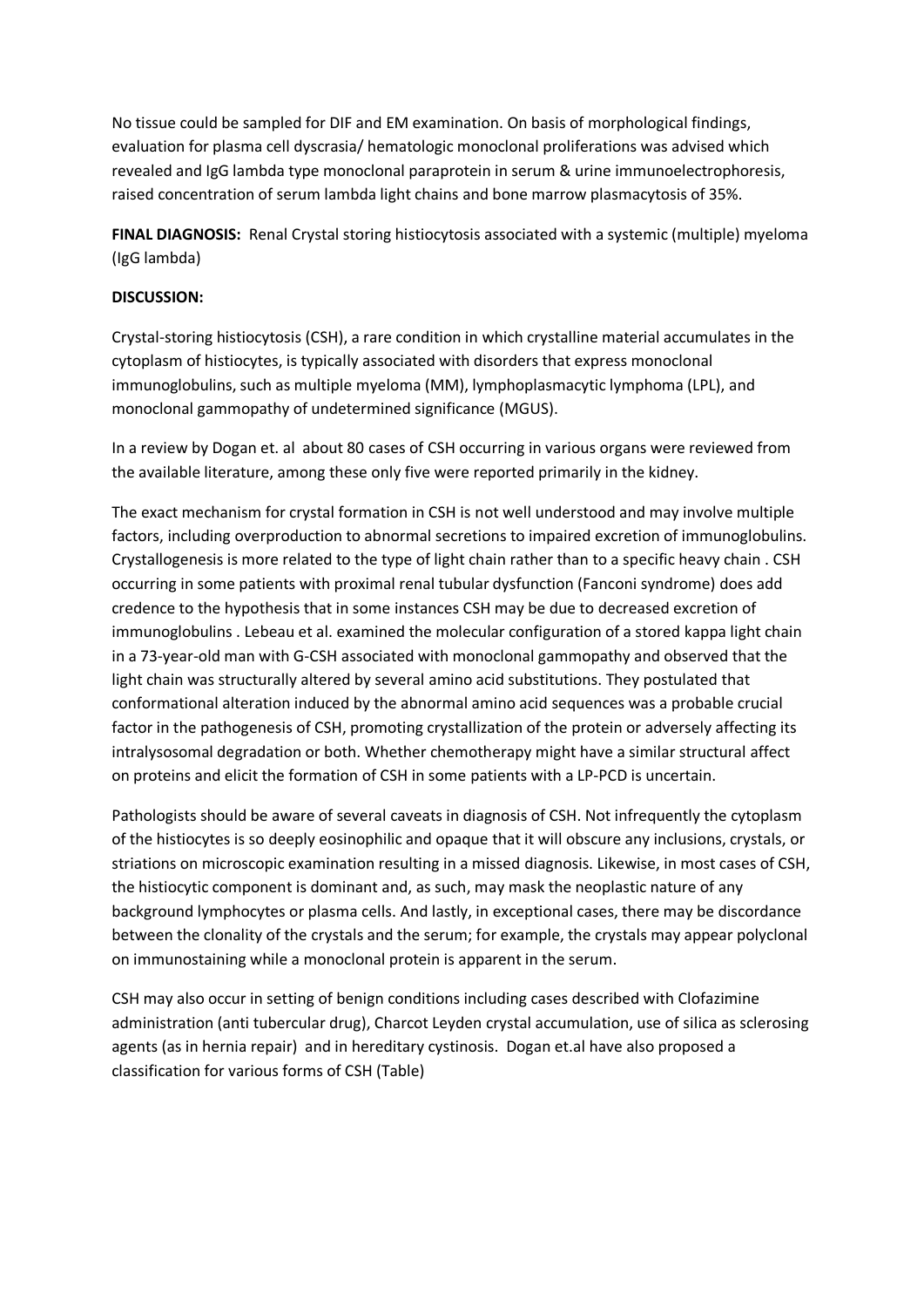| According to etiology and/or<br>associated disease | According to crystal |
|----------------------------------------------------|----------------------|
| 1. Hematopoietic                                   | 1. Immunoglobulin    |
| A. Multiple myeloma                                | A. Type              |
| B. Extramedullary plasmacytoma                     | (1) Heavy chain      |
| C. Lymphomas                                       | (2) Light chain      |
|                                                    | <b>B.</b> Clonality  |
| 2. MGUS-Amyloid                                    | (1) Monoclonal       |
|                                                    | (2) Polyclonal       |
| 3. Drugs                                           | (3) Indeterminate    |
| A. Clofazimine                                     |                      |
|                                                    | 2. Clofazimine       |
| 4. Allergic-autoimmune                             |                      |
| A. Rheumatoid arthritis                            | 3. Charcot-Leyden    |
| <b>B.</b> Eosinophilic colitis                     |                      |
| C. Mastocytosis                                    | 4. Other             |
| D. Hypereosinophilic syndrome                      | A. Cystine           |
|                                                    | <b>B.</b> Silica     |
| 5. Metabolic                                       |                      |
| A. Cystinosis                                      |                      |
| 6. Inflammatory-reactive                           |                      |
| A. Pulmonary infections                            |                      |
| B. Plasma cell granuloma                           |                      |
| C. Crohn's disease                                 |                      |
| D. Helicobacter pylori                             |                      |
| 7. Other                                           |                      |
| A. Silica                                          |                      |

Table 1 Proposed classification of CSH

CSH crystal-storing histiocytosis, MGUS monoclonal gammopathy of undetermined significance

## **Selected References:**

- 1. Kapadia SB, Enzinger FM, Heffner DK, Hyams VJ, Frizzera G. Crystal-storing histiocytosis associated with lymphoplasmacytic neoplasms. Report of three cases mimicking adult rhabdomyoma. Am J Surg Pathol. 1993;17:461–7.
- 2. Lebeau A, Zeindl-Eberhart E, Muller E-C, Muller-Hocker J, Jungblut PR, Emmerich B, Lohrs U. Generalized crystal-storing histiocytosis associated with monoclonal gammopathy: molecular analysis of a disorder with rapid clinical course and review of literature. Blood. 2002;100:1817–27
- 3. Jones D, Bhatia VK, Krausz T, Pinkus GS. Crystal-storing histiocytosis: a disorder occurring in plasmacytic tumors expressing immunoglobulin kappa light chain. Hum Pathol. 1999;30:1441–8.
- 4. Gebrail F, Knapp M, Perrotta G, Cualing H. Crystalline histiocytosis in hereditary cystinosis. Arch Pathol Lab Med. 2002; 126(9):1135.